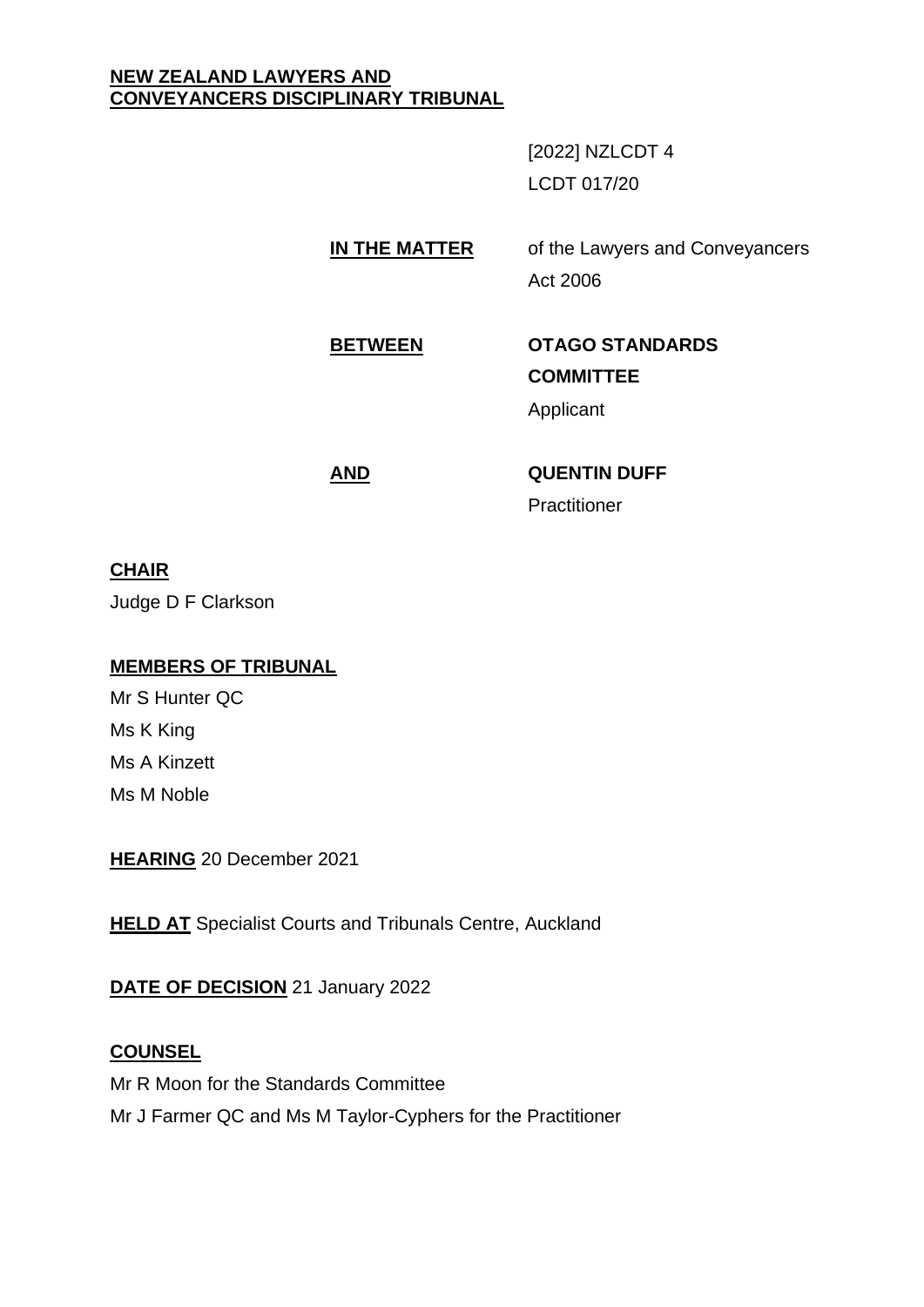## **REASONS FOR PENALTY ORDERS MADE ON 20 DECEMBER 2021**

## *Introduction*

[1] In our decision of 2 September 2021 we found Mr Duff guilty of one charge of misconduct, arising out of a business dealing which was unconnected with legal services.<sup>1</sup> At the conclusion of the penalty hearing we made the following orders:

## **Orders**

- 1. The practitioner was fined \$10,000.00.
- 2. A censure was imposed which was to be delivered in writing. This is attached as Appendix 1.
- 3. Mr Duff was to pay the Standards Committee's costs following approval by the Tribunal of the Schedule of Costs to be provided by the Standards Committee. These have now been certified at \$23,575.00.
- 4. The New Zealand Law Society is to pay the costs of the Tribunal pursuant to s 257. These have now been certified at \$9,345.00.
- 5. Mr Duff is to reimburse the s 257 costs to the New Zealand Law Society. These have now been certified at \$9,345.00.
- 6. Reasons for the penalty orders were reserved.
- [2] We also recorded the practitioner's undertaking in the following terms:
	- "I, Quentin Duff, undertake that:
	- 1. I will not commence any Directorship of any entity or be a trustee of any trust other than my own family trust, without prior approval from the Chair of the Lawyers and Conveyancers Disciplinary Tribunal.

<sup>1</sup> Pursuant to s 7(1)(b)(ii) Lawyers and Conveyancers Act 2006 (LCA).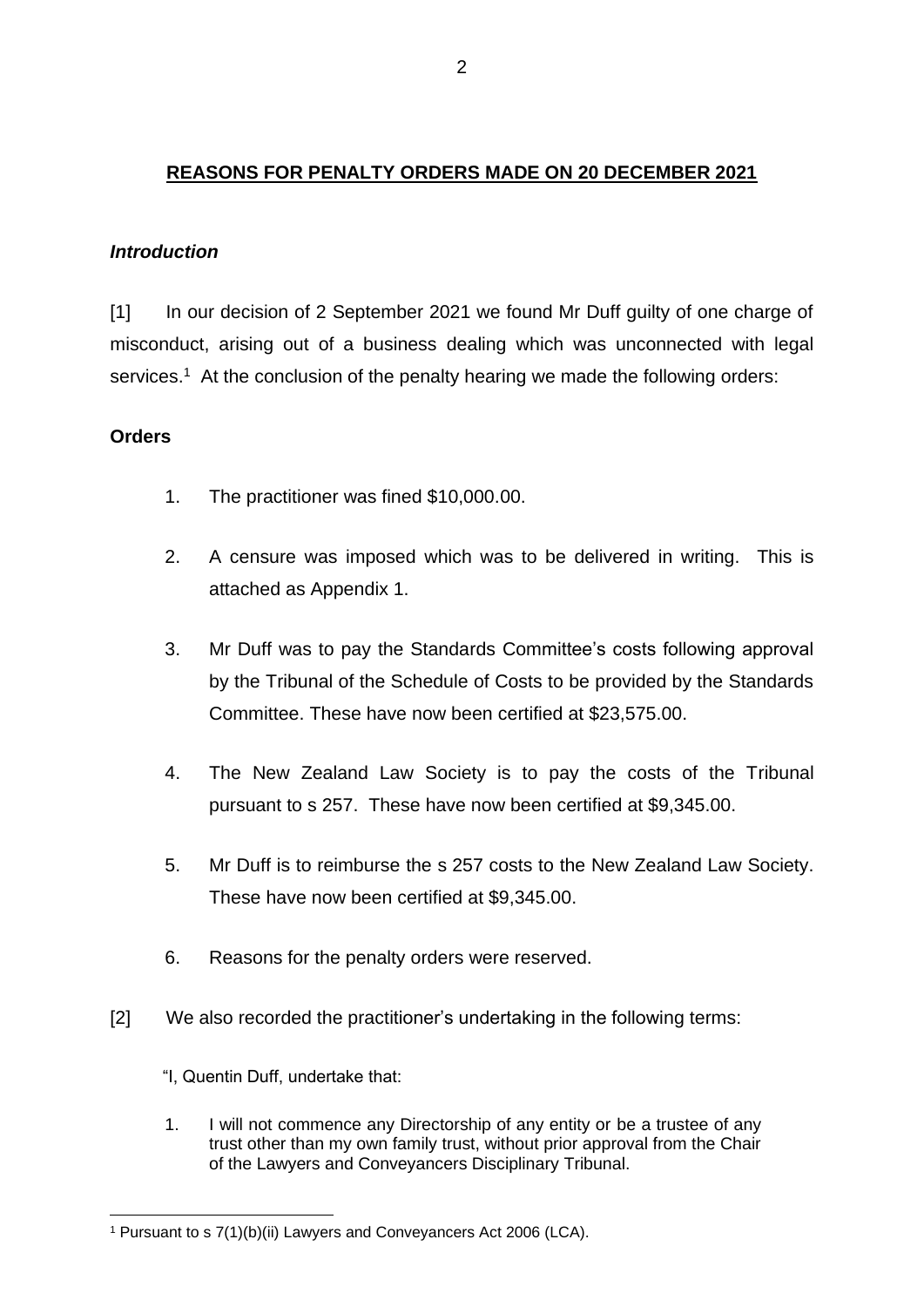- 2. In relation to Matai Chambers Limited, I agree to supervision for a period of 12 months by Sumudu Thode of Thode Utting on the accounts of all private files.
- 3. To retain an accountant at all times to oversee and ensure I fulfil taxation obligations in a timely manner, both personally and on behalf of Matai Chambers Ltd."
- [3] This decision comprises the reserved reasons for the penalty orders.

# *Process*

[4] In determining proper penalty orders to be made against a practitioner, the Tribunal begins with an assessment of the gravity of the misconduct itself.<sup>2</sup>

[5] We remind ourselves that the purpose of penalty and disciplinary proceedings is a protective not punitive one. The LCA records in s 3 its purposes which include the maintenance of public confidence in the provision of legal services and the protection of consumers of legal services. Both limbs of the protective purposes engage broader penalty principles such as denunciation and deterrence, both general and specific.

[6] The Tribunal considers aggravating and mitigating circumstances, both of the offending and the practitioner. In relation to the latter, because of the protective purposes, the practitioner is not able to avail him or herself of matters in mitigation which would be of assistance in a criminal sentencing context:

"The aim of professional discipline is primarily protective rather than punitive and considerations that can mitigate punishment in a criminal context have less impact in the disciplinary setting.<sup>3</sup>

[7] In this case the real issue with which the Tribunal had to grapple was whether a suspension from practice was necessary to mark the seriousness of the findings against Mr Duff and not only denounce his conduct, but send a clear signal to other lawyers that standards of integrity are required in all their business dealings, not just those related to their legal professional practice.

<sup>2</sup> *Hart v Auckland Standards Committee 1 of the New Zealand Law Society* [2013] 3 NZLR 103.

<sup>3</sup> *A v National Standards Committee* [2020] NZHC 563.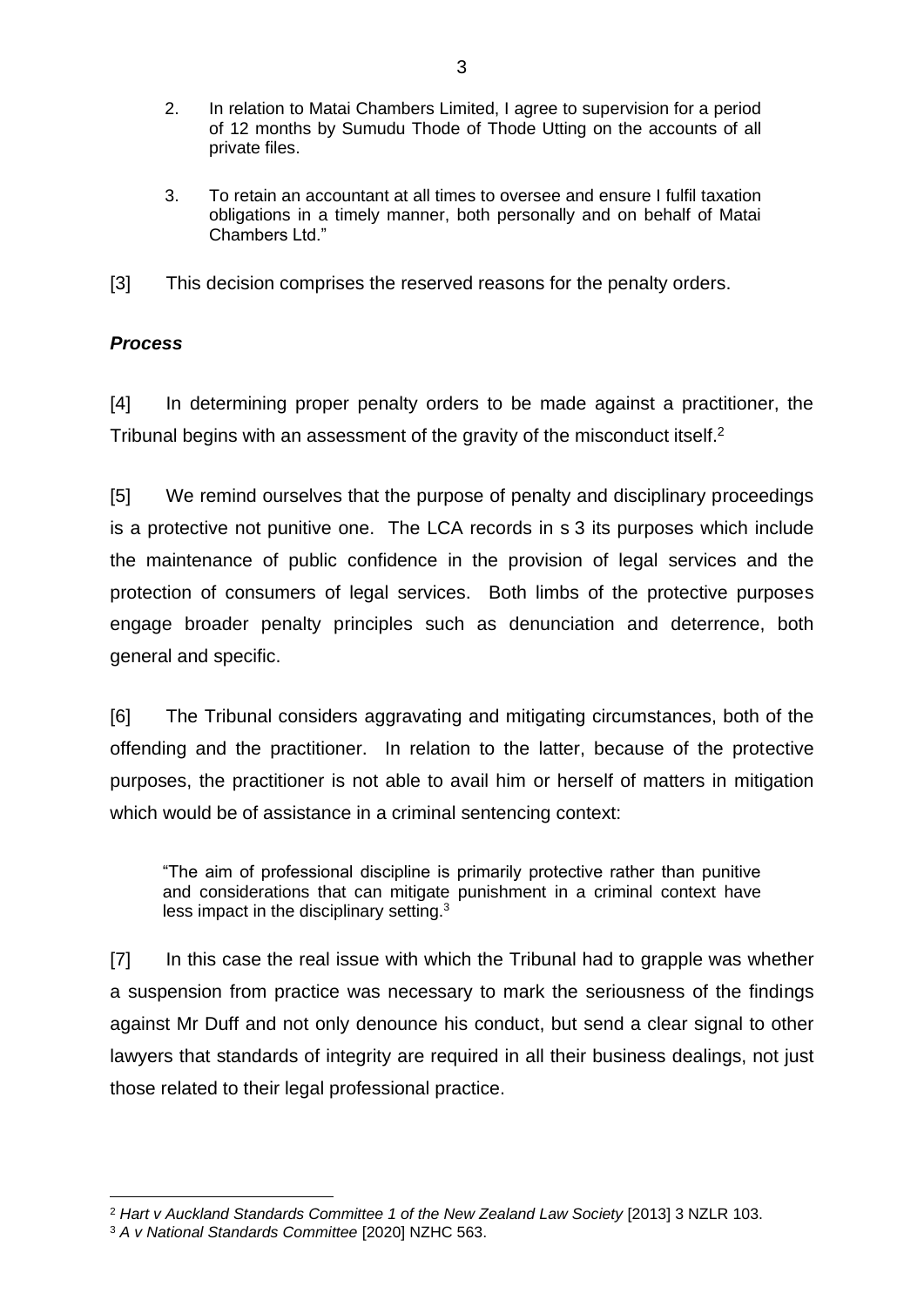[8] For the practitioner, Mr Farmer QC submitted that deterrence and denunciation purposes of penalty imposition can be met by means other than removing the practitioner from practice. Indeed, he submits that in terms of the public interest generally and protection of the public, the safeguards put in place by the practitioner will prevent repetition. Furthermore, it is submitted by Mr Farmer, who called evidence from another senior barrister, Dr S Foote QC that the public interest would be better served by the retention of Mr Duff's ability to continue practice. We shall elaborate on this submission further.

## *Gravity of Offending*

[9] Mr Moon has submitted that where any element of dishonesty is found with misconduct, that it is almost inevitable that suspension must follow. Mr Moon submits that this is one of those cases based on the findings of the Tribunal. Mr Moon stresses this is not an issue of the practitioner's competence as a lawyer but submits that Mr Duff's integrity was found wanting.

[10] Observing Mr Duff as he gave evidence at the penalty hearing, these findings have obviously been very hard for him to hear. It seems likely that the combination of his motivation for his actions (to help a friend), and his somewhat casual attitude to the coding of accounts have made it hard to engage with the concept that the result was actual dishonesty; comprised in the collection of errors and actions referred to at paragraph [52] of our decision.<sup>4</sup>

[11] The practitioner is clearly, from the stellar references put before the Tribunal, a legal practitioner of considerable integrity and talent. Where he falls down, is that he has had entrepreneurial urges which have, in the past, led to failed businesses, difficulties with the Inland Revenue Department, and finally these current proceedings.

[12] Having regard to the fact that the conduct concerns private business arrangements rather than client related matters, we do not regard this conduct to be at the most serious end of the scale.

<sup>4</sup> *Otago Standards Committee v Quentin Duff* [2021] NZLCDT 25.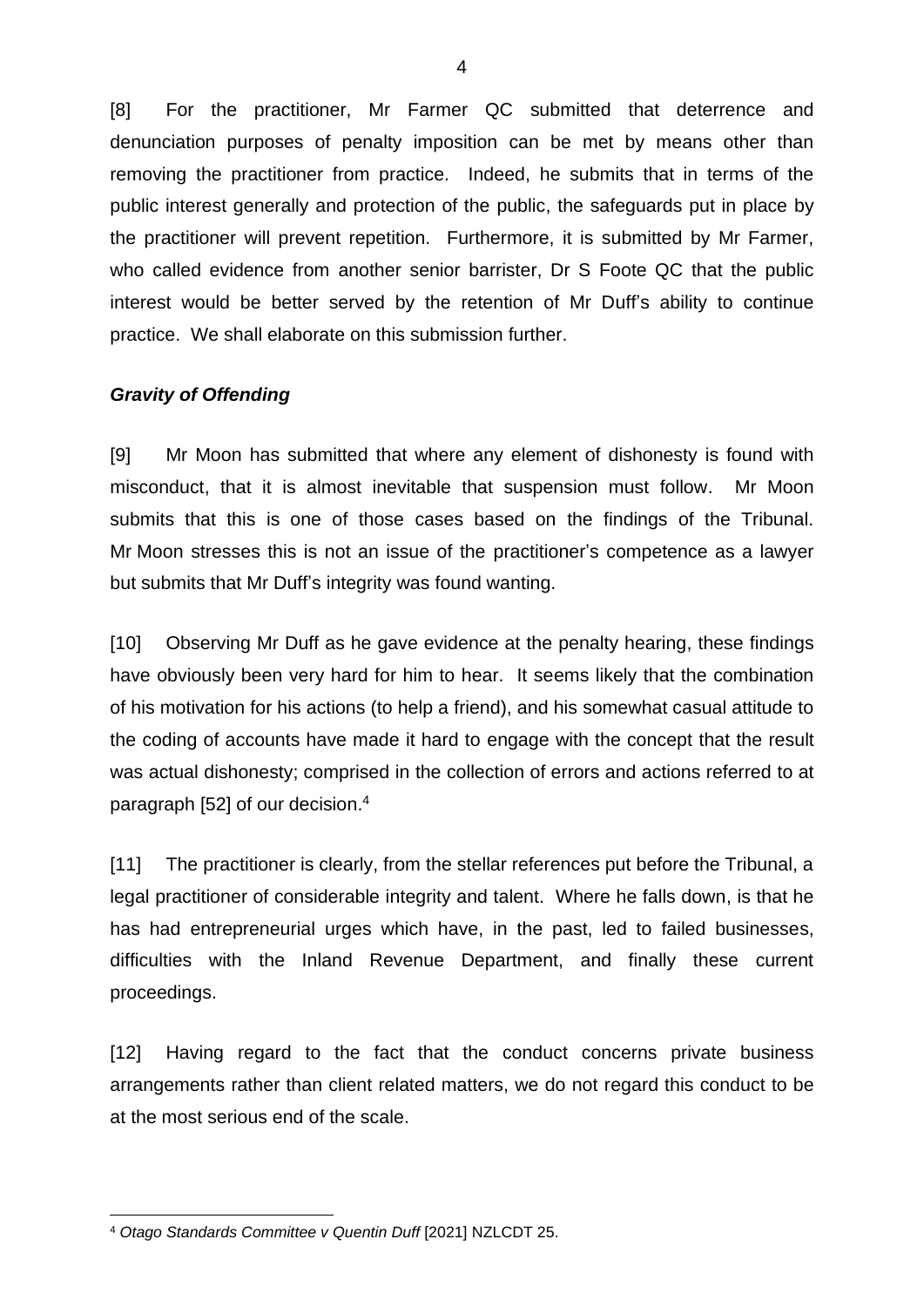## *Aggravating and Mitigating Features*

[13] The long delay in putting right the failure to pay GST is an aggravating feature to the offending itself. Mr Duff did not face up to these responsibilities until urged by his counsel to put them right.

[14] In relation to the practitioner there is an aggravating factor of a previous unsatisfactory conduct finding in 2015.

[15] As to mitigating features, it is acknowledged by the Standards Committee that there was no harm to any clients. Secondly, that the practitioner has now paid the full GST which had been owing, together with penalties.

[16] A strong mitigating feature relating to the practitioner himself is that he has handed over all of his accounting responsibilities to his accountant in order to avoid any repetition of the tax problems he has encountered in the past.

[17] Further, he has arranged for another practitioner to supervise him in overseeing the accounts of all private files, that is non legal aid files. We note that the Commissioner of Legal Services undertakes audits in respect of legal aid files and therefore oversight is not required in this regard.

[18] Mr Duff has now finally recognised that he ought, to use his words, "*stick to his knitting*". He told us of his love for the law and for doing the criminal jury trial work which he undertakes, and has somewhat belatedly realised that he ought not to dilute his strengths by undertaking other business activities. To reinforce this he has given the Tribunal the undertakings set out above. We recognise this represents a considerable shift in Mr Duff's thinking and also accept that the disciplinary process has been a painful and chastening experience for him.

#### *References*

[19] As noted above, personal circumstances and factors are unable to be given as much weight in the professional disciplinary setting as in the criminal setting. This is because of the protective purpose of the proceedings. It is fair to say that the Tribunal is well used to receiving positive, indeed glowing references, concerning a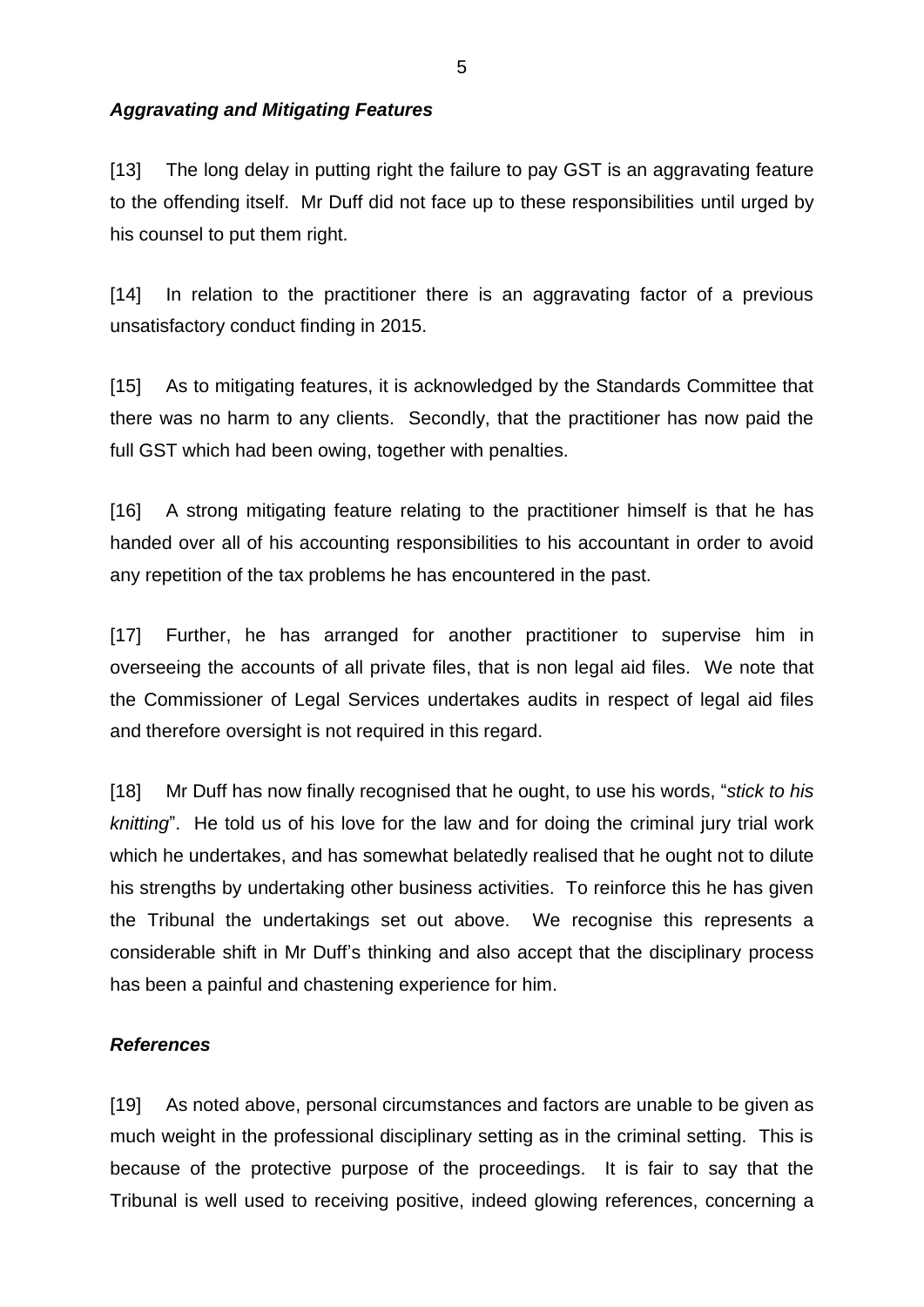practitioner and his or her work for clients, and also from colleagues. These can normally only be given relatively minimal weight.

[20] However, in this case, what is disclosed by the extremely positive references from many senior members of the legal community, is that there are aspects of the practitioner's work, his role within the profession, and his personal attributes which ought to be taken into account, particularly in considering whether he ought to be temporarily removed from practice.

[21] The references describe Mr Duff as one of the very few senior criminal barristers conducting jury trials, and conducting them regularly from the South Auckland Courts. This is a geographical area where much of the work is legally aided and where many of the clients are disadvantaged and facing particularly challenging issues. The references attest to Mr Duff's extraordinary ability with fellow colleagues, whether working with them or on the opposite side. It also describes his positive relationship with the judiciary and his talent in addressing juries.

[22] However, the references go further than that. Mr Duff is renowned for his mentoring of young lawyers including Māori and Pacifica lawyers. He established Matai Chambers in 2017 in order that he could establish a collegial atmosphere for barristers and where young lawyers could be comprehensively mentored. A number of the referees refer to the family-like atmosphere of the Chambers, the adopting of Māori values and Tikanga.

[23] Mr Duff has a different background from many. He came to the law somewhat later in life. Because of that many of the referees point to the diversity of ideas he brings to the table in the roles which he performs within the profession. He, until the release of our findings against him, had been a member of the Council of the New Zealand Bar Association. As described by Dr Foote QC, who came and gave oral evidence in support of Mr Duff at the penalty hearing, he "… *brought diversity of thought, experience and background to the NZBA Council. These qualities will be difficult to replace. The Council is very sorry to lose him*." The Crown solicitor for Auckland describes Mr Duff's trial conduct as "*exemplary*". He attests to Mr Duff's honesty and integrity as an advocate.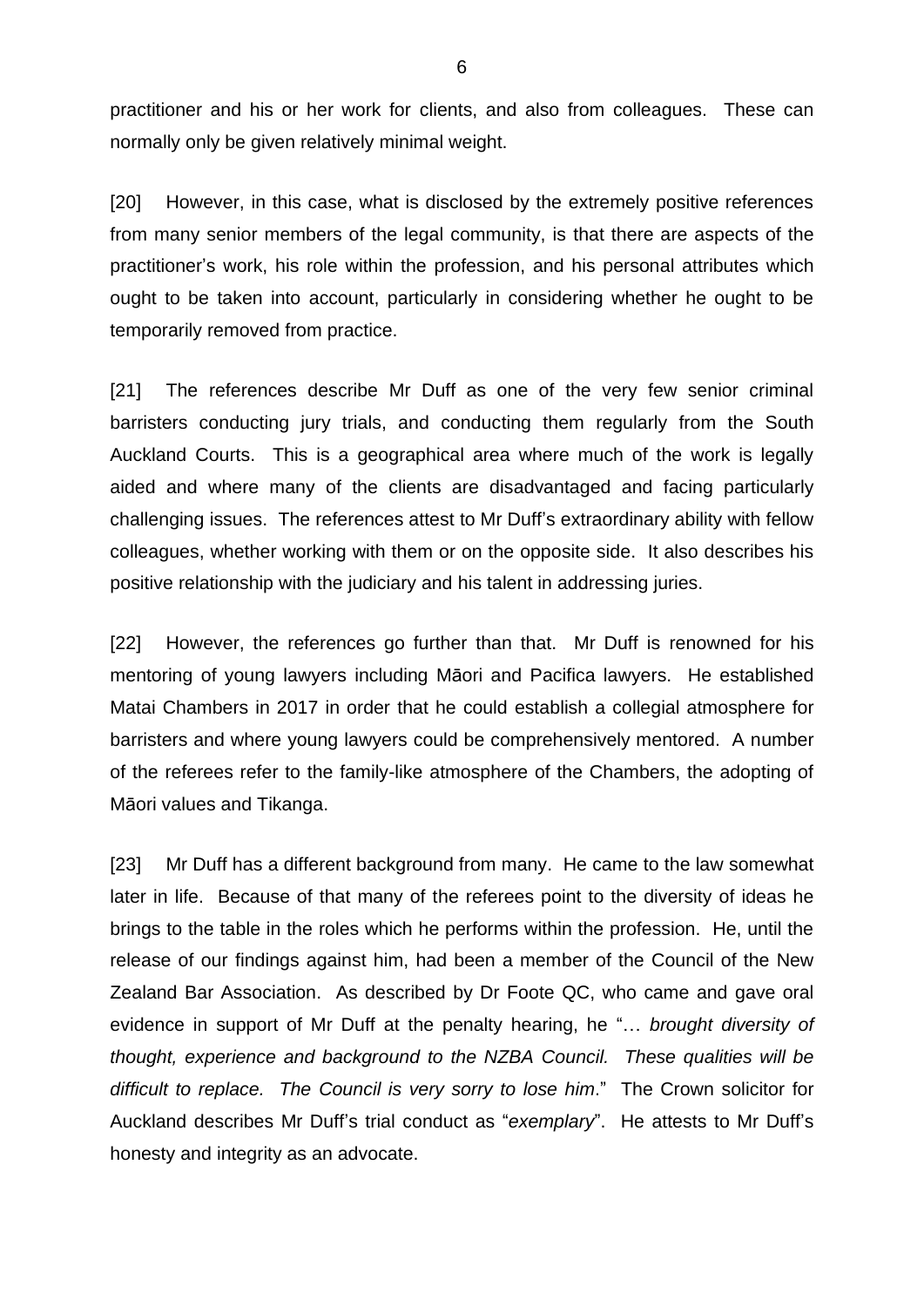[24] The President of the New Zealand Bar Association, Mr Paul Radich QC, described the significant time which Mr Duff had devoted to the Bar Association's work, stating "… *his judgement and wisdom on difficult matters was often defining*" and that "*his presence around the Counsel table added a great deal to the quality and integrity of its work*."

[25] A number of lawyers whom Mr Duff has mentored describe the generous time and wisdom which he provided to them.

[26] In summary these are not the usual character references but rather, describe a practitioner who is a real rarity in the profession.

[27] Mr Farmer also submitted that there would be a negative effect on clients should Mr Duff be suspended because he has trials listed for all of 2022, which have been delayed for the past six months, during which jury trials have been suspended due to the COVID-19 Auckland lockdown.

[28] We recognise that the lockdown has seriously impacted on criminal barristers in particular, and that the flow-on effects to complainants, victims and defendants alike are very significant in terms of access to justice. To have to replace such an experienced and skilled advocate at short notice would, we acknowledge, be potentially very detrimental to clients.

[29] These are matters which we have weighed carefully against the need to denounce and deter professional misconduct in a legal professional.

[30] We also weigh the financial penalties which will flow simply from costs orders in this matter against the practitioner. He will be liable for costs in excess of \$25,000 which, against a background of six months of suspended jury trials will have a very significant impact on him.

[31] The Standards Committee put before us a number of other Tribunal decisions, however none were sufficiently analogous to assist us greatly. The charges brought under s  $7(1)(b)(ii)$ , as is under consideration here were quite different from those cited.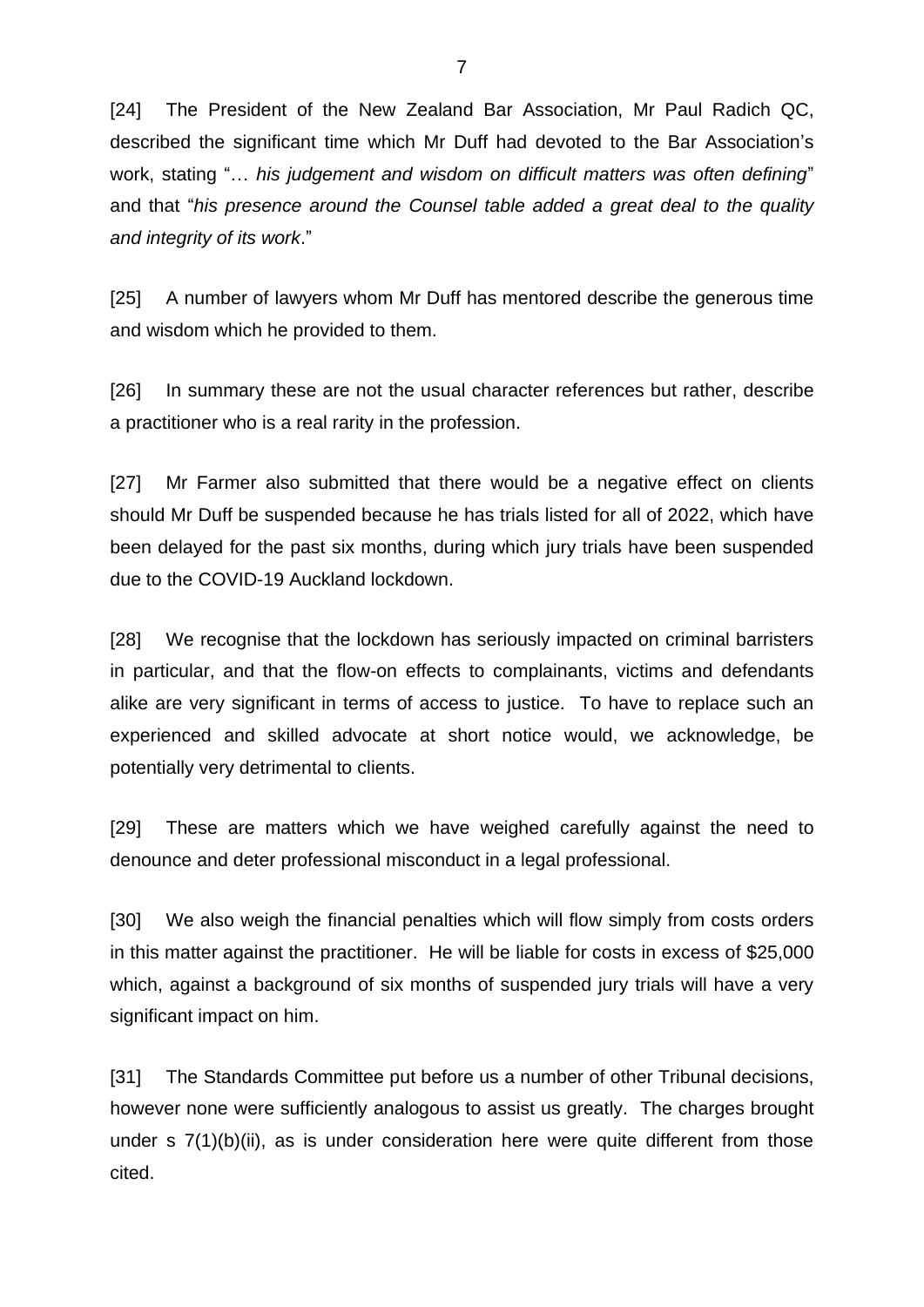## *Fitness to Practise*

[32] In the end, as set out in the *Dorbu* decision: 5

"The question posed by the legislation is whether, by reason of his or her conduct, the person accused is not a fit and proper person to be a practitioner. Professional misconduct having been established, the overall question is whether the practitioner's conduct, viewed overall, warranted striking off. The Tribunal must consider both the risk of reoffending and the need to maintain the reputation and standards of the legal profession. It must also consider whether a lesser penalty will suffice. ..."

[33] Notwithstanding the findings in our liability decision our overall assessment of the practitioner is that he is indeed a fit and proper person to practise, and that to prevent him from doing so would risk a serious loss to his clients and employees alike. For those reasons we imposed the penalty orders set out above.

**DATED** at AUCKLAND this 21<sup>st</sup> day of January 2022

Judge DF Clarkson **Chair** 

<sup>5</sup> *Dorbu v New Zealand Law Society* [2012] NZAR 481.